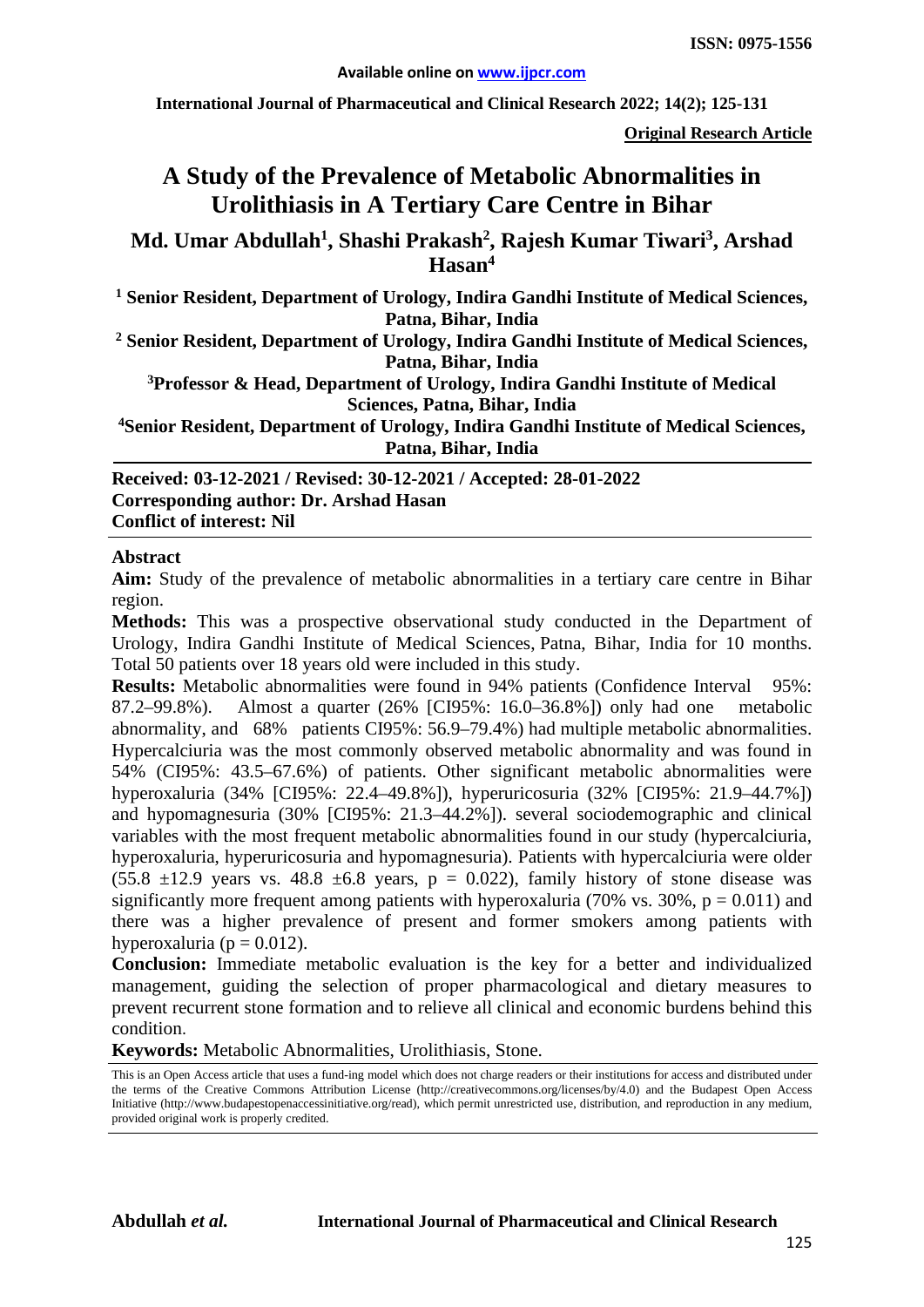# **Introduction**

The lifetime risk of stone formation in an individual is estimated at 5–10% [1,2]. The recurrence rate after formation of an initial stone is reported to be as high as 50% at 5 yr and 80–90% at 10 yr [3]. People who form stones are more likely to have urinary metabolic abnormalities compared to a healthy population (level of evidence [LE] III/C) [4], while patients who form recurrent stones tend to have more significant metabolic abnormalities than those with a single stone episode (LE III/C) [5]. Beyond the immediate effects of an acute stone event, long-term effects such as loss of renal function are rarely taken into account in cost estimates of stone disease. Indeed, a French study of over 1300 new cases of end-stage renal disease requiring dialysis found that in 3.2% cases renal failure was a direct result of stone disease [5]. In addition to the morbidity of an acute stone event, upwards of 50% of patients with symptomatic upper tract stones ultimately require surgical intervention [6,7]. As such, the goal of medical treatment is to prevent disease progression and recurrence, and potentially to reduce stone burden [8]. Indeed, after experiencing an initial episode of renal colic, most patients are receptive, at least in the short term, to preventive measures recommended by their physicians [9].

In light of these goals, a variety of environmental and genetic risk factors have been identified that may be targeted for medical intervention. There are a variety of approaches to the metabolic evaluation of stone formers. Although there is no uniformity in the literature regarding the optimal evaluation and treatment program, several European consensus conference statements have been published on this subject [10,12].

## **Material and methods:**

This was a prospective observational study conducted in the Department of Urology, Indira Gandhi Institute of Medical Sciences Patna, Bihar, India for 10 months.

90 patients over 18 years old admitted in the urolithiasis outpatient clinic of a tertiary centre.

40 patients were excluded due to their medication chart, concerning allopurinol, citrate or thiazides, which could change the urinary metabolic pro- file, or due to the unavailability of assessment of the 24 hour urine samples.

Patient demographic data were obtained from medical records and during the medical appointment, including age, sex, tobacco (non-smoker, former or present smoker; pack-years) and alcohol (yes/ no) consumption, physical exercise (no exercise, 1–3 days/ week, 4–5 days/week, 6–7 days/week), weight and height to calculate the body mass index (BMI), comorbidities such as hypertension, diabetes mellitus type 2 and dyslipidaemia, medical or surgical history (including past history of urologic interventions such as extracorporeal shock wave lithotripsy, ureteroscopy laser stone fragmentation or nephrolithotomy), medication chart, personal history and family stone history. Initial evaluation of every patient also included: urinalysis, 24-hour urine sample (with analysis of urinary calcium, oxalate, phosphate, uric acid, sodium and magnesium), bacteriologic examination of urine, serum analysis of creatinine, urea, ionised calcium and parathyroid hormone (PTH) and non-contrast computerized tomography (CT). Hydrochloric acid (HCl) was added into the container for oxalate measurement in the 24-hour urine sample. For the other measurements, patients received an empty container and were instructed to keep it in a cool place during the collection. We considered the following metabolic abnormalities: hyperoxaluria, hypercalciuria, raised PTH, hypercalcemia, hyperuricosuria, hypomagnesuria and hyperphosphaturia.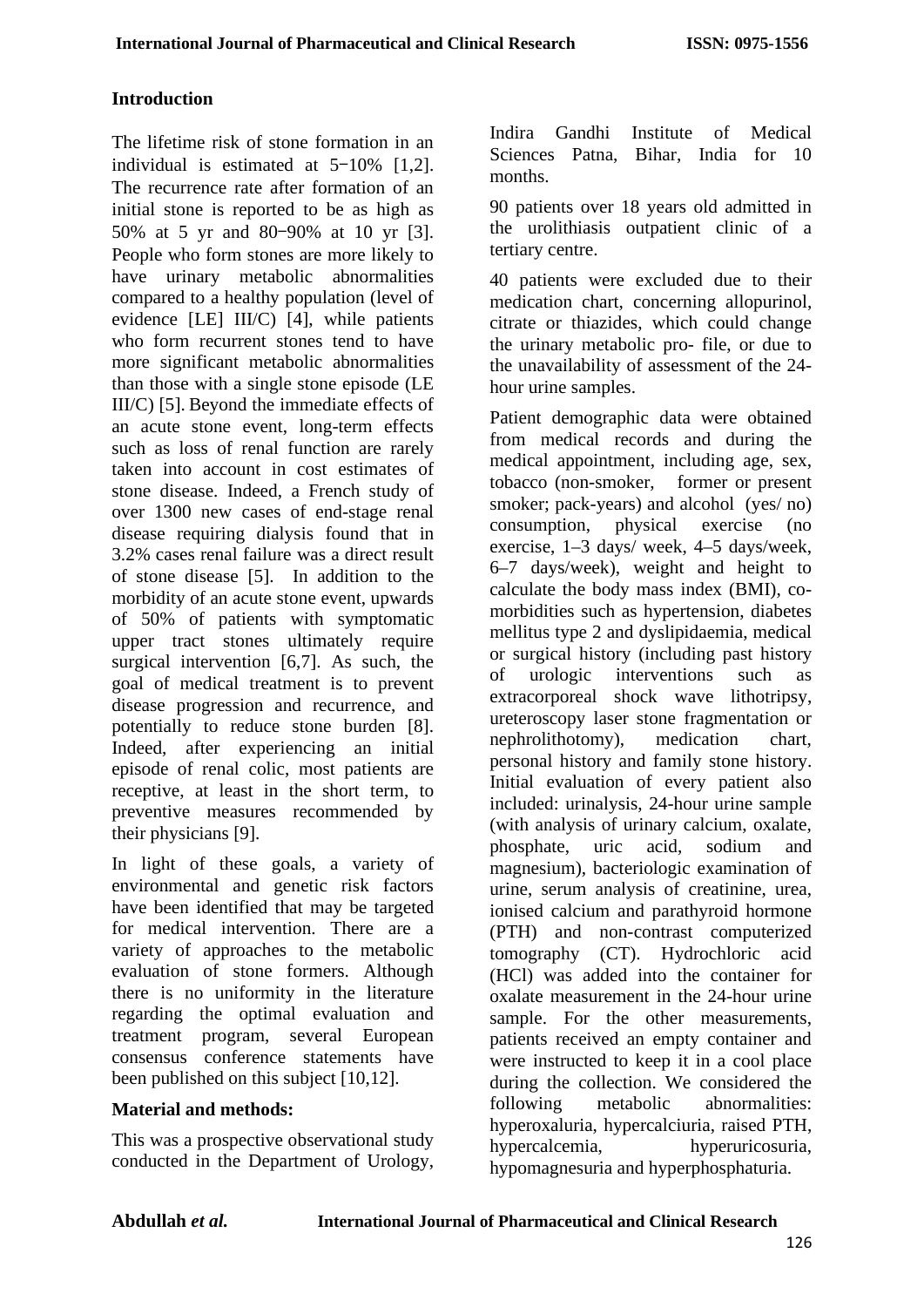Reference laboratory values for urine and serum biochemical parameters in adults were made according to the European Association of Urology (EAU) Guidelines for Urolithiasis [13]. Since the reference values for serum PTH and urinary sodium are not given in these guidelines, we used those from our hospital laboratory (high levels for serum PTH was 65 pg/ml and 220 mmol/day for urinary sodium).

Statistical analysis was performed using the soft- ware Statistical Package for the Social Sciences (SPSS), version 25.0. Descriptive statistics were calculated for the sociodemographic, clinical and metabolic abnormalities. We used t-test for independent samples and nonparametric Mann-Whitney U test for comparisons between categorical and continuous variables, Chi-square for categorical variables and linear correlation for assessment between continuous variables. We considered statistically significant results for a p value <0.05.

# **Results:**

The majority of the population was women, making a female/male ratio of 1.5:1. The median age at the time of the consultation was 50 years old, with most patients between 41 and 58 years of age. Frequencies of smoking and alcohol consumption and physical activity are shown in Table 1.

As depicted in Table 1 for clinical characterization, 2% of patients were underweight, 38% presented normal BMI and 60% were overweight or obese. Taking other comorbidities into account, 24% had hypertension, 14% had diabetes mellitus and 28% presented with dyslipidaemia. Almost 70% of patients admitted had personal history of lithiasis, with a median age of 44 years at first episode. Regarding past lithiasic intervention, 20% of patients presented with positive history. According to family history of urolithiasis, 40% of patients only referred one first degree relative while 10% mentioned two or more first degree relatives.

#### **Frequency and type of metabolic abnormality in patients with urolithiasis**

Metabolic abnormalities (considering any of these hyperoxaluria, hypercalciuria, raised PTH, hypercalcemia, hyperuricosuria, hypomagnesuria or hyperphosphaturia) were found in 94% patients (Confidence Interval 95%: 87.2– 99.8%). Almost a quarter (26% [CI95%: 16.0–36.8%]) only had one metabolic abnormality, and 68% patients CI95%: 56.9–79.4%) had multiple metabolic abnormalities. Hypercalciuria was the most commonly observed metabolic abnormality and was found in 54% (CI95%: 43.5–67.6%) of patients. Other significant metabolic abnormalities were hyperoxaluria (34% [CI95%: 22.4– 49.8%]), hyperuricosuria (32% [CI95%: 21.9–44.7%]) and hypomagnesuria (30% [CI95%: 21.3–44.2%]), as shown in Table 2. As for other urinary parameters, the median of the 24-hour urinary volume was 1680 ml, with 64% of patients presenting a 24-hour urinary volume be- low 2000 ml. The majority of urinary samples had a pH between 5.5 and  $6.5$  – almost a third  $(30\%)$ of patients with a urinary pH less than 5.5 and 18% higher than 6.5. Approximately one-sixth (16%) of patients presented a positive urinary bacteriologic exam, with Escherichia coli as the most frequent isolated agent (5 in 9).

### **Comparison between clinical and metabolic abnormalities**

Several sociodemographic and clinical variables with the most frequent metabolic abnormalities found in our study (hypercalciuria, hyperoxaluria, hyperuricosuria and hypomagnesuria). Patients with hypercalciuria were older  $(55.8 \pm 12.9 \text{ years} \text{ vs. } 48.8 \pm 6.8 \text{ years}, p =$ 0.022), family history of stone disease was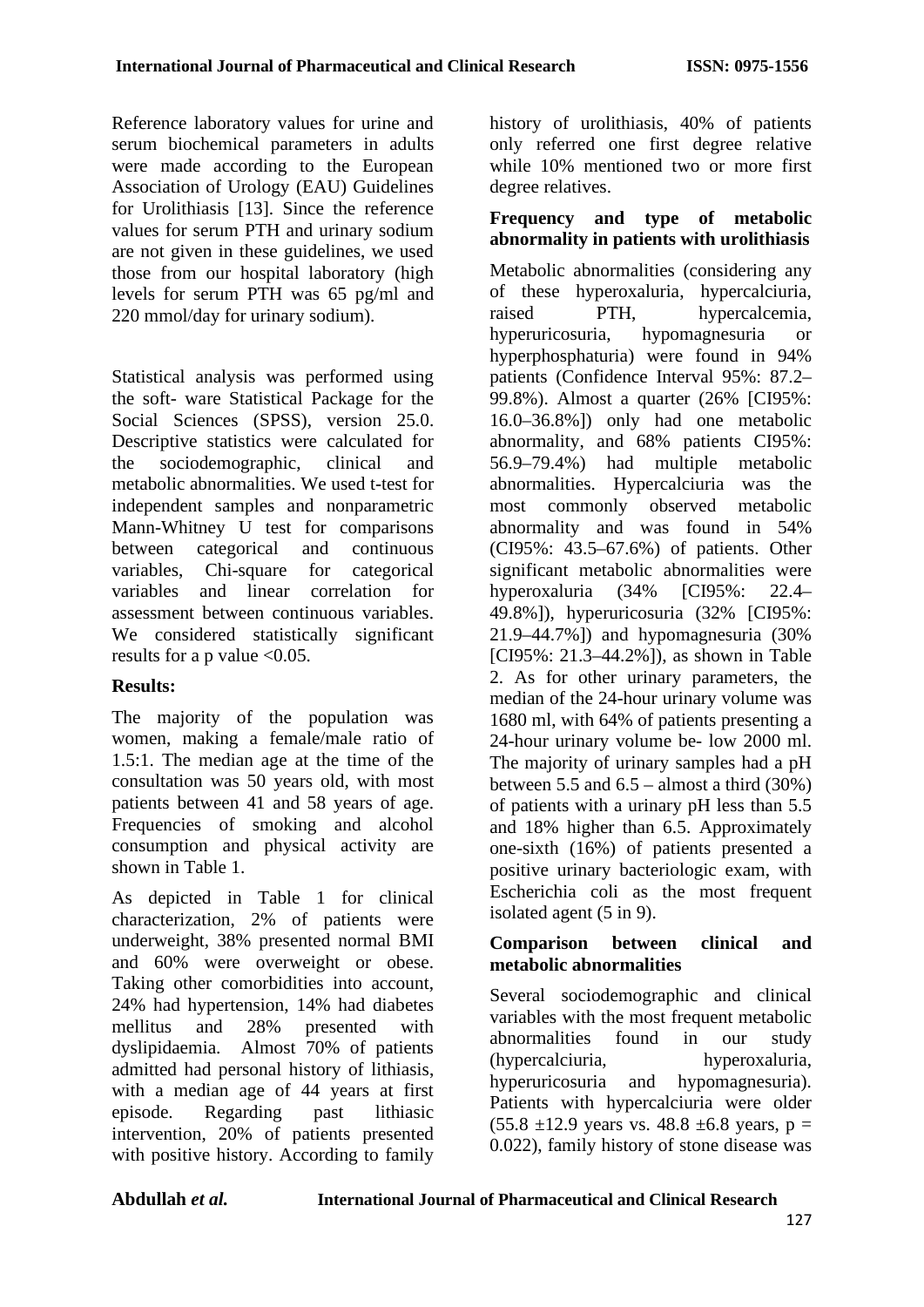significantly more frequent among patients with hyperoxaluria (70% vs. 30%,  $p =$ 0.011) and there was a higher prevalence of present and former smokers among patients with hyperoxaluria ( $p = 0.012$ ). Urinary volume was higher in patients with hypercalciuria  $(1879.4 \pm 637.9 \text{ ml vs.})$ 1457.3  $\pm$ 716.1 ml, p = 0.014) and hyperuricosuria (1956.2 ±685.2 ml vs.  $1561.8 \pm 719.7$ , p = 0.041).

Body mass index was associated with urinary calcium and urinary pH. There was

a positive linear relationship between BMI and urinary calcium  $(r = 0.251, p = 0.44)$ and a negative linear relationship between BMI and urinary pH ( $r = -0.251$ ,  $p =$ 0.041). There was also a positive linear relationship between urinary calcium compared with urinary sodium  $(r = 0.519)$ .  $p < 0.0001$ ), uricosuria (r = 0.524, p  $(0.0001)$ , magnesuria (r = 0.522, p  $\langle 0.0001 \rangle$  and phosphaturia (r = 0.659, p  $< 0.0001$ ).

| nequency of sociousning applies and emiliear variable<br><b>Parameter</b> | <b>Number</b>  | $\frac{6}{6}$  |
|---------------------------------------------------------------------------|----------------|----------------|
| Age                                                                       | $50(41-58)$    |                |
| Gender                                                                    |                |                |
| Male                                                                      | 20             | 40             |
| Female                                                                    | 30             | 60             |
| Smoker (including former smoker) *                                        |                |                |
| Below 10 pack years                                                       | 27             | 54             |
| 11-20 pack years                                                          | $\overline{7}$ | 14             |
| Above 20 pack years                                                       | 16             | 32             |
| Alcohol consumer (Yes)*                                                   | 21             | 42             |
| Physical exercise                                                         |                |                |
| NO                                                                        | 25             | 50             |
| 1-3 days per week                                                         | 15             | 30             |
| 4-5 days per week                                                         | $\overline{4}$ | 8              |
| 6-7 days per week                                                         | 6              | 12             |
| BMI $(kg/m^2)$                                                            |                |                |
| Underweight                                                               | $\mathbf{1}$   | $\overline{2}$ |
| Normal                                                                    | 19             | 38             |
| Overweight                                                                | 21             | 42             |
| Obesity                                                                   | 9              | 18             |
| Hypertension (yes)                                                        | 12             | 24             |
| Diabetes mellitus (yes)                                                   | $\overline{7}$ | 14             |
| Hyperlipidemia (yes)                                                      | 14             | 28             |
| Personal history of lithiasis (yes)                                       | 20             | 40             |
| Past lithiasic intervention                                               |                |                |
| None                                                                      | 40             | 80             |
| <b>SWL</b>                                                                | $\overline{4}$ | 8              |
| <b>URS</b>                                                                | $\overline{3}$ | 6              |
| $SWL + URS$                                                               | $\mathbf{1}$   | $\overline{2}$ |
| $SWL + PNL$                                                               | $\mathbf{1}$   | $\overline{2}$ |
| URS+PNL                                                                   | $\mathbf{1}$   | $\overline{2}$ |

**Table 1: Sociodemographic and clinical characterization. Absolute and relative frequency of sociodemographic and clinical variables**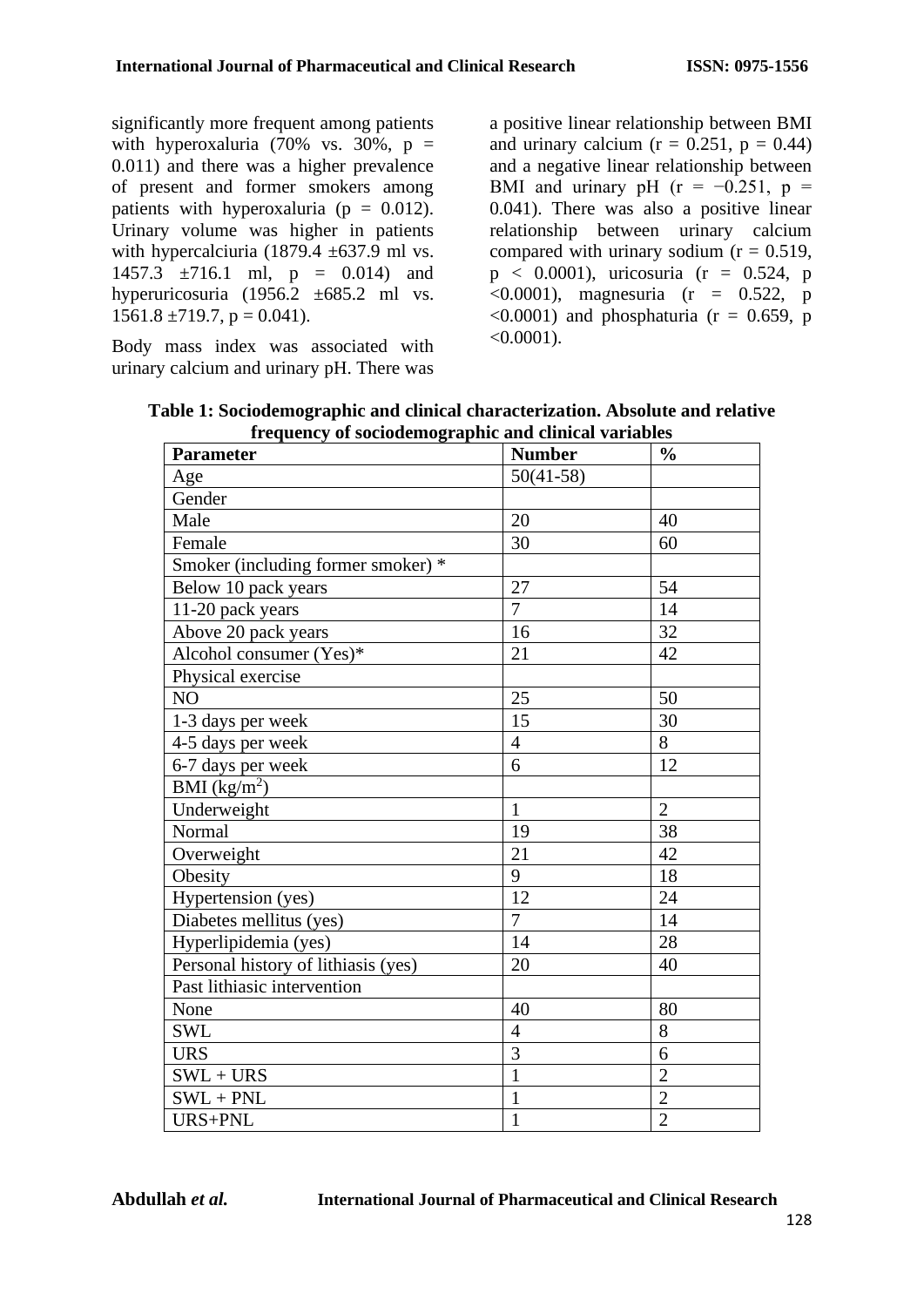| Table 2: Divou and arme parameters.             |                |               |  |
|-------------------------------------------------|----------------|---------------|--|
| <b>Metabolic abnormality</b>                    | Number $(\% )$ | CI 95% $(\%$  |  |
| Hypercalciuria ( $>5$ mmol/day) *               | 27(54)         | $43.5 - 67.6$ |  |
| Hyperoxaluria (oxalate > 0.5 mmol/day           | 17(34)         | $22.4 - 49.8$ |  |
| Hyperuricosuria (>4 mmol/day                    | 16(32)         | 21.9-44.7     |  |
| in women and $>5$ mmol/day in men)              |                |               |  |
| Hypomagnesuria (<3 mmol/day)                    | 15(30)         | $21.3 - 44.2$ |  |
| Hyperphosphaturia (phosphate level> $1.3$ g/dl) | 9(18)          | $7.8 - 28.4$  |  |
| Elevated PTH $(>65 \text{ pg/ml})$              | 8(16)          | $5.8 - 24.3$  |  |
| Hypercalcemia (ionised calcium $>1.32$ mmol/L)  | 4(8)           | $1.4 - 16.3$  |  |

**Table 2: Blood and urine parameters.**

## **Discussion:**

In our series, the most striking finding was the very high prevalence of metabolic abnormalities (94%), resembling the findings of several other studies, which considered metabolic abnormalities as one of the most important factors for stone formation [14,16]. Nevertheless, in some studies, a predominance of other abnormalities such as hyperoxaluria [14]. or hypo- magnesuria was found. These disparate results may be explained by climate, seasonal, dietary or life-style variations, which highlights the importance of studying the prevalence of different metabolic changes in each population. This matter assumes a preponderant role, given the ability to modify these metabolic abnormalities with preventive (metaphylatic) measures, including diet and lifestyle changes along. Hypercalciuria (detected in 54% of patients) was the most frequent metabolic abnormality, followed by hyperolaxuria (34%) and hyperuricosuria (32%), a finding also observed in larger studies, most of them with patients with recurrent stone formation history [14,18]. We included 17 patients with first self-reported episode of stone disease and, interestingly, all of them presented at least one metabolic abnormality. It is known that obesity and weight gain increase the risk of stone formation. In our study, the majority (60%) of patients was overweight or obese and the increase of BMI was associated with a higher urinary calcium

excretion. These patients may benefit from nutritional counseling for weight loss, aiming for the reduction of stone recurrence and decreasing cardiovascular risk. We also observed that BMI was inversely related to urinary pH, explained by the hypothesis that obesity may induce excessive production of acidic urine secondary to insulin resistance [20]. Almost a third (28%) of patients presented a urinary pH less than 5.5, a documented risk for uric acid nephrolithiasis. Patients with persistently low urinary pH benefit from urine alkalization.2019]. With the introduction of some pharmacological options (i.e. allopurinol, citrate or thiazides) that might prevent urinary stone formation [14]. There is great variability in the literature regarding the prevalence of urolithiasis according to gender. Our sample revealed a predominance of women (1.5:1), the same ratio pointed by Amaro et al [15]., but different from other studies, with a gender ratio male/female of 1.5–2.5 across the world. The gender ratio discussion of this study is precluded by the methods of patients' referral which<br>influences our outpatient clinic our outpatient clinic representativeness of the general population. Patients with hypercalciuria were older than those without this metabolic abnormality, with a median age around 50 years. Otto et al. also observed that middle-aged patients are more likely to be hypercalciuric [21]. The higher prevalence of present and former smokers<br>among patients with hyperoxaluria among patients with hyperoxaluria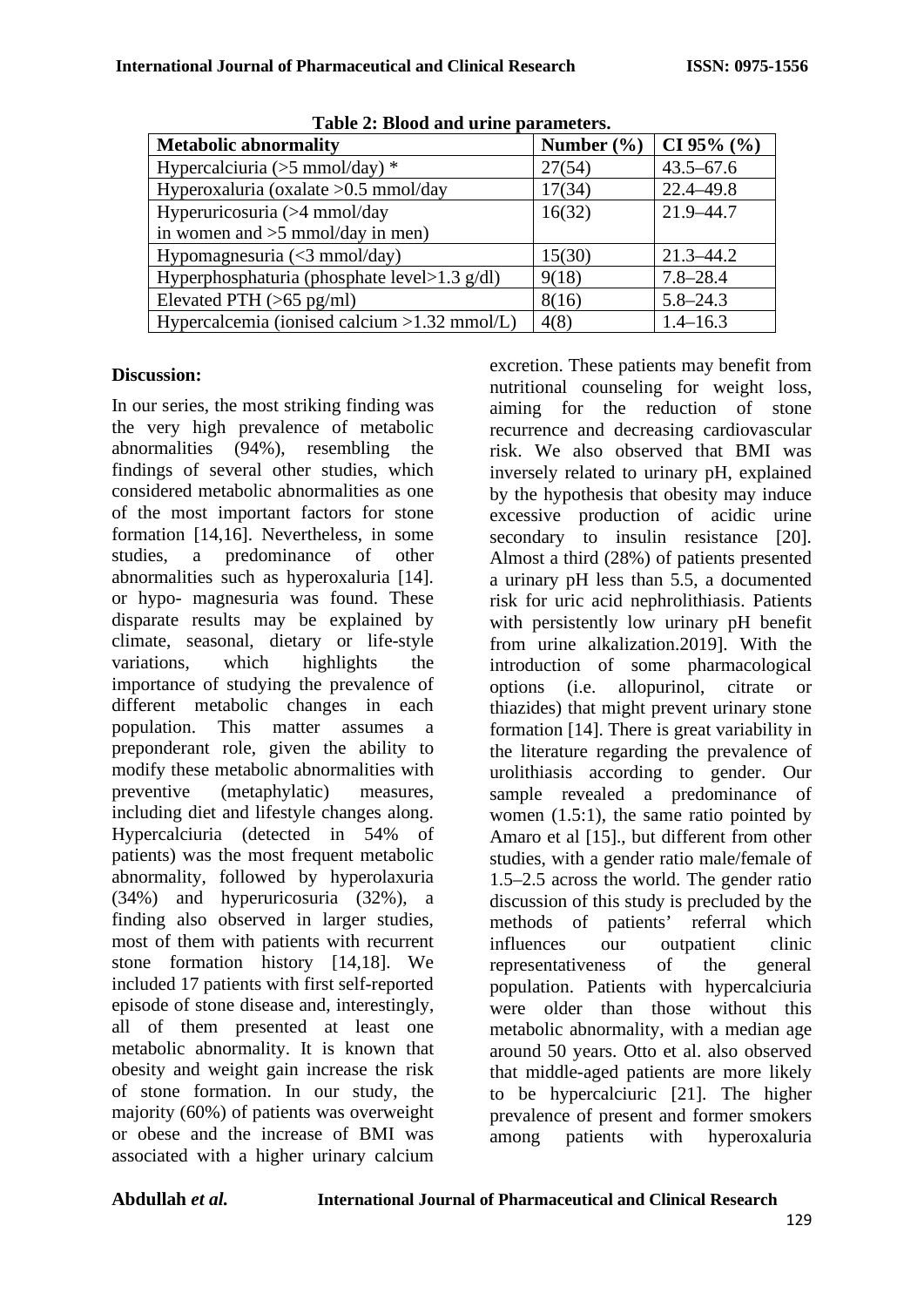sustains the studies of Hamano et al. The authors suggested an interplay between cigarette smoking and arginine vasopressin, resulting in a further decrease of urinary output and enhancing stone formation. There- fore, smoking cessation can be effective in reducing calcium stone recurrence [22]. According to the European Association of Urology Guidelines for Urolithiasis [13], one preventative risk for stone formation relies on a higher fluid in- take, 2.5–3.0 l/day, in order to maintain a urinary volume between 2 and 2.5 l/day. We observed that 62.7% of patients presented a lower 24 hour urine output  $( $2 \ 1 \text{ in } 24 \text{ h}$ )$  and recommending an increased fluid intake should be considered the first option as a general treatment of these patients. Despite our findings, in clinical practice the implementation of an extensive metabolic evaluation is still controversial. In our opinion, given the high prevalence of metabolic abnormalities in our population, it seems to be worth performing an extended metabolic evaluation in all patients admitted to the urolithiasis clinics in a tertiary hospital. In fact, this work-up has prompted the prescription of preventive measures and drugs in a significant number of patients. We believe that this work-up is also cost effective, with a reduction of new stone-related events, such as admission to the Emergency Department (ER) and possible need for urgent surgical intervention, follow-up consultations and future noninvasive or minimally invasive procedures. Whether or not this proactive attitude should be extended to primary health care level remains to be elucidated. Despite being an important ionic molecular inhibitor, our laboratory was unable to measure urinary citrate which is an important limitation of this study. Also, some urine samples did not present oxalate measurement due to unexpected laboratory technical problems. We decided to perform just one 24-hour urine collection for the sake of the patient's convenience and adherence, and in fact the need for one versus two 24-hour urine collections during the initial metabolic evaluation is still an unsolved issue [23].

# **Conclusion:**

This immediate metabolic evaluation is the key for a better and individualized management, guiding the selection of proper pharmacological and dietary measures to prevent recurrent stone formation and to relieve all clinical and economic burdens behind this condition.

## **Reference:**

- 1. Pearle MS, Calhoun EA, Curhan GC. Urologic Diseases of America Project. Urologic diseases in America project: urolithiasis. J Urol 2005; 173:848–57.
- 2. Stamatelou KK, Francis ME, Jones CA, Nyberg LM, Curhan GC. Time trends in reported prevalence of kidney stones in the United States: 1976– 1994. Kidney Int 2003; 63:1817–23.
- 3. Uribarri J, Oh MS, Carroll HJ. The first kidney stone. Ann Intern Med 1989; 111:1006–9.
- 4. Curhan GC, Willett WC, Speizer FE, Stampfer MJ. Twenty-four-hour urine chemistries and the risk of kidney stones among women and men. Kidney Int 2001; 59:2290–8.
- 5. Robertson WG. A risk factor model of stone-formation. Front Biosci2003;8: s1330–8.
- 6. Krepinsky, J., Ingram, A.J., and Churchill, D.N. (2000) Metabolic investigation of recurrent nephrolithiasis: compliance with recommendations. Urology **56**, 915.
- 7. Glowacki, L.S., Beecroft, M.L., Cook, R.J., et al. (1992) The natural history of asymptomatic urolithiasis. J. Urol.**147**, 319.
- 8. Shekarriz, B. and Stoller, M.L. (2002) Uric acid nephrolithiasis: current